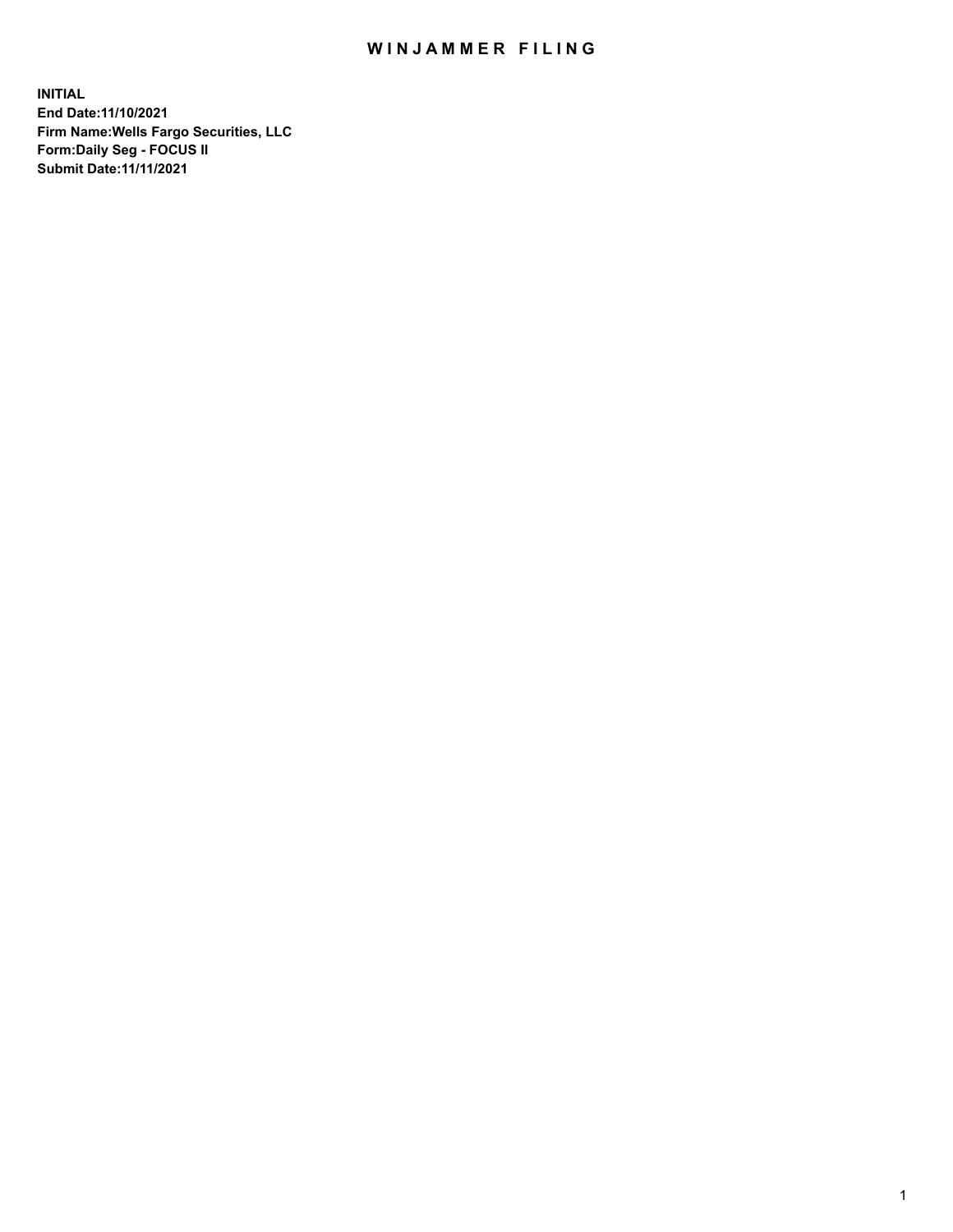**INITIAL End Date:11/10/2021 Firm Name:Wells Fargo Securities, LLC Form:Daily Seg - FOCUS II Submit Date:11/11/2021 Daily Segregation - Cover Page**

| Name of Company                                                                                                                                                                                                                                                                                                                | <b>Wells Fargo Securities LLC</b>                           |
|--------------------------------------------------------------------------------------------------------------------------------------------------------------------------------------------------------------------------------------------------------------------------------------------------------------------------------|-------------------------------------------------------------|
| <b>Contact Name</b>                                                                                                                                                                                                                                                                                                            | <b>James Gnall</b>                                          |
| <b>Contact Phone Number</b>                                                                                                                                                                                                                                                                                                    | 917-699-6822                                                |
| <b>Contact Email Address</b>                                                                                                                                                                                                                                                                                                   | james.w.gnall@wellsfargo.com                                |
| FCM's Customer Segregated Funds Residual Interest Target (choose one):<br>a. Minimum dollar amount: ; or<br>b. Minimum percentage of customer segregated funds required:% ; or<br>c. Dollar amount range between: and; or<br>d. Percentage range of customer segregated funds required between: % and %.                       | 125,000,000<br><u>0</u><br>0 <sub>0</sub><br>0 <sub>0</sub> |
| FCM's Customer Secured Amount Funds Residual Interest Target (choose one):<br>a. Minimum dollar amount: ; or<br>b. Minimum percentage of customer secured funds required:%; or<br>c. Dollar amount range between: and; or<br>d. Percentage range of customer secured funds required between: % and %.                          | 35,000,000<br><u>0</u><br>00<br>0 <sub>0</sub>              |
| FCM's Cleared Swaps Customer Collateral Residual Interest Target (choose one):<br>a. Minimum dollar amount: ; or<br>b. Minimum percentage of cleared swaps customer collateral required:% ; or<br>c. Dollar amount range between: and; or<br>d. Percentage range of cleared swaps customer collateral required between:% and%. | 360,000,000<br><u>0</u><br>00<br>00                         |

Attach supporting documents CH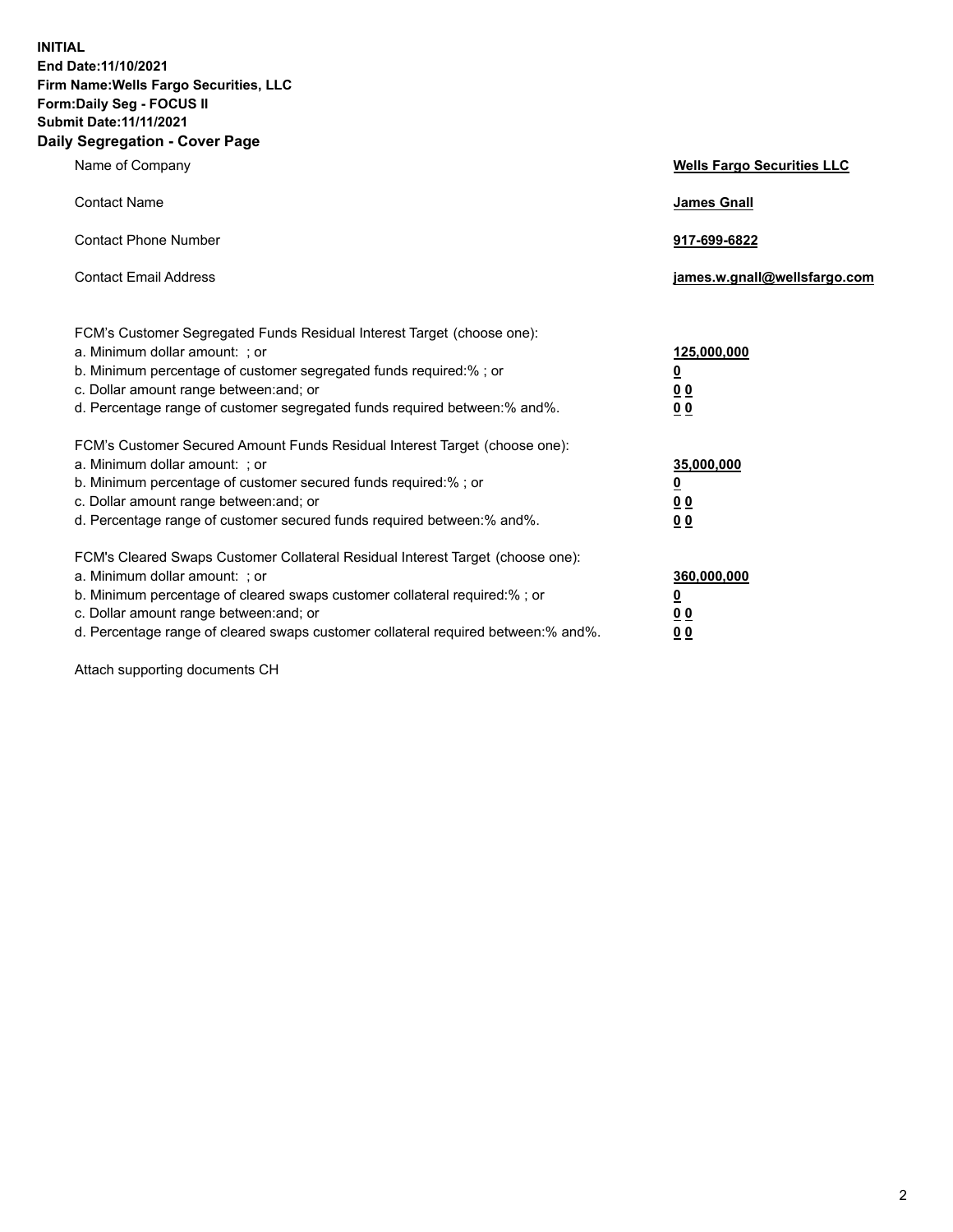## **INITIAL End Date:11/10/2021 Firm Name:Wells Fargo Securities, LLC Form:Daily Seg - FOCUS II Submit Date:11/11/2021**

## **Daily Segregation - Secured Amounts**

|    | Foreign Futures and Foreign Options Secured Amounts                                                        |                                    |
|----|------------------------------------------------------------------------------------------------------------|------------------------------------|
|    | Amount required to be set aside pursuant to law, rule or regulation of a foreign                           | $0$ [7305]                         |
|    | government or a rule of a self-regulatory organization authorized thereunder                               |                                    |
| 1. | Net ledger balance - Foreign Futures and Foreign Option Trading - All Customers                            |                                    |
|    | A. Cash                                                                                                    | 112,633,986 [7315]                 |
|    | B. Securities (at market)                                                                                  | 192,604,389 [7317]                 |
| 2. | Net unrealized profit (loss) in open futures contracts traded on a foreign board of trade                  | 207,102,434 [7325]                 |
| 3. | Exchange traded options                                                                                    |                                    |
|    | a. Market value of open option contracts purchased on a foreign board of trade                             | 2,586,326 [7335]                   |
|    | b. Market value of open contracts granted (sold) on a foreign board of trade                               | $-616,846$ [7337]                  |
| 4. | Net equity (deficit) (add lines 1. 2. and 3.)                                                              | 514,310,289 [7345]                 |
| 5. | Account liquidating to a deficit and account with a debit balances - gross amount                          | 12,798,633 [7351]                  |
|    | Less: amount offset by customer owned securities                                                           | -12,797,989 [7352] 644 [7354]      |
| 6. | Amount required to be set aside as the secured amount - Net Liquidating Equity                             | 514,310,933 [7355]                 |
|    | Method (add lines 4 and 5)                                                                                 |                                    |
| 7. | Greater of amount required to be set aside pursuant to foreign jurisdiction (above) or line                | 514,310,933 [7360]                 |
|    | 6.                                                                                                         |                                    |
|    | FUNDS DEPOSITED IN SEPARATE REGULATION 30.7 ACCOUNTS                                                       |                                    |
| 1. | Cash in banks                                                                                              |                                    |
|    | A. Banks located in the United States                                                                      | 112,188,634 [7500]                 |
|    | B. Other banks qualified under Regulation 30.7                                                             | 134,763,530 [7520] 246,952,164     |
|    |                                                                                                            | [7530]                             |
| 2. | Securities                                                                                                 |                                    |
|    | A. In safekeeping with banks located in the United States                                                  | 125,204,592 [7540]                 |
|    | B. In safekeeping with other banks qualified under Regulation 30.7                                         | 0 [7560] 125,204,592 [7570]        |
| 3. | Equities with registered futures commission merchants                                                      |                                    |
|    | A. Cash                                                                                                    | -29,396,051 [7580]                 |
|    | <b>B.</b> Securities                                                                                       | 87,410,024 [7590]                  |
|    | C. Unrealized gain (loss) on open futures contracts                                                        | 60,905,329 [7600]                  |
|    | D. Value of long option contracts                                                                          | 2,586,326 [7610]                   |
|    | E. Value of short option contracts                                                                         | -616,846 [7615] 120,888,782 [7620] |
| 4. | Amounts held by clearing organizations of foreign boards of trade                                          |                                    |
|    | A. Cash                                                                                                    | $0$ [7640]                         |
|    | <b>B.</b> Securities                                                                                       | $0$ [7650]                         |
|    | C. Amount due to (from) clearing organization - daily variation                                            | $0$ [7660]                         |
|    | D. Value of long option contracts                                                                          | $0$ [7670]                         |
|    | E. Value of short option contracts                                                                         | 0 [7675] 0 [7680]                  |
| 5. | Amounts held by members of foreign boards of trade                                                         |                                    |
|    | A. Cash                                                                                                    | -132,376,690 [7700]                |
|    | <b>B.</b> Securities                                                                                       | 215,092,718 [7710]                 |
|    | C. Unrealized gain (loss) on open futures contracts                                                        | 102,542,206 [7720]                 |
|    | D. Value of long option contracts                                                                          | $0$ [7730]                         |
|    | E. Value of short option contracts                                                                         | 0 [7735] 185,258,234 [7740]        |
| 6. | Amounts with other depositories designated by a foreign board of trade                                     | 0 [7760]                           |
| 7. | Segregated funds on hand                                                                                   | $0$ [7765]                         |
| 8. | Total funds in separate section 30.7 accounts                                                              | 678,303,772 [7770]                 |
| 9. | Excess (deficiency) Set Aside for Secured Amount (subtract line 7 Secured Statement<br>Page 1 from Line 8) | 163,992,839 [7380]                 |

- 10. Management Target Amount for Excess funds in separate section 30.7 accounts **35,000,000** [7780]
- 11. Excess (deficiency) funds in separate 30.7 accounts over (under) Management Target **128,992,839** [7785]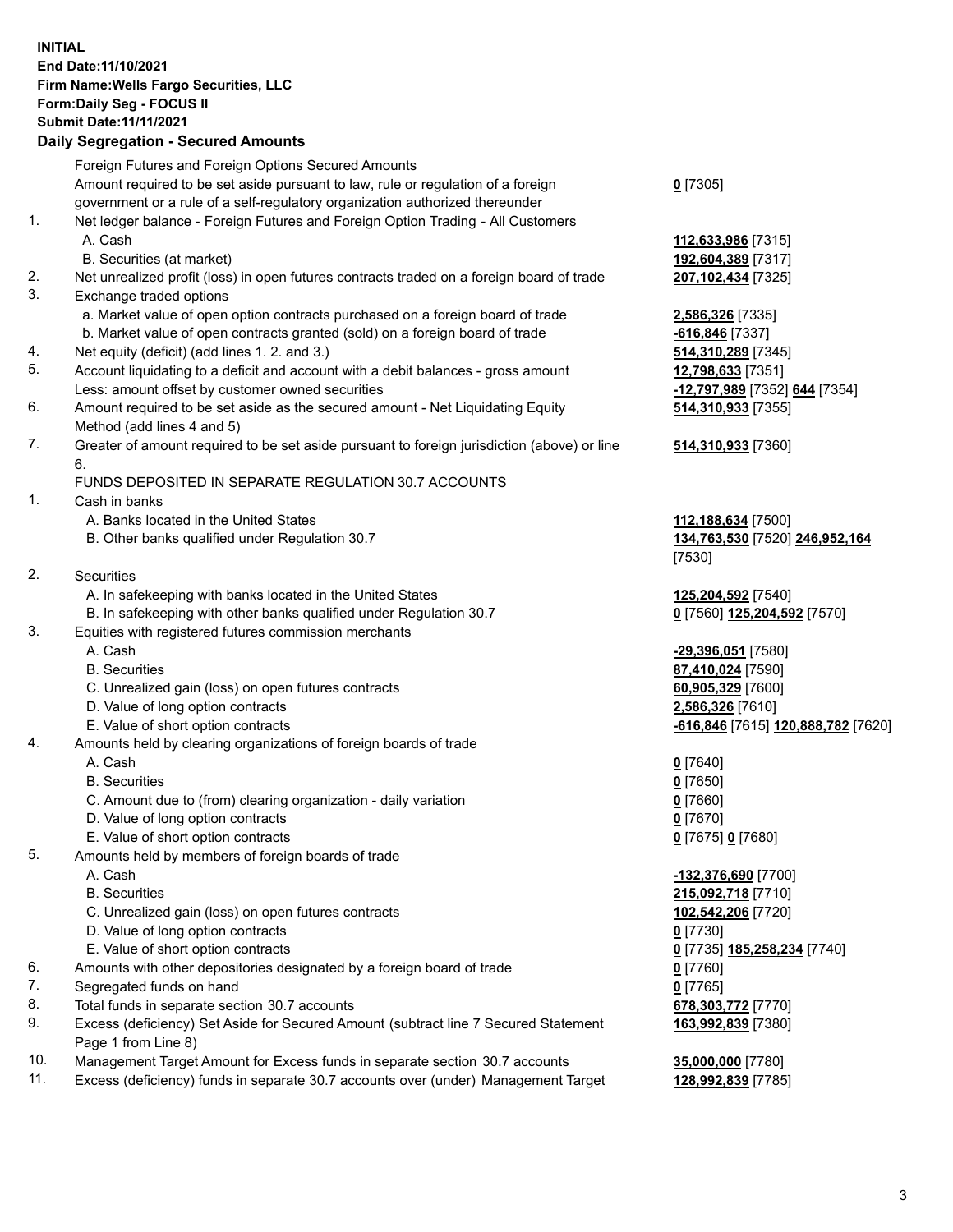**INITIAL End Date:11/10/2021 Firm Name:Wells Fargo Securities, LLC Form:Daily Seg - FOCUS II Submit Date:11/11/2021 Daily Segregation - Segregation Statement** SEGREGATION REQUIREMENTS(Section 4d(2) of the CEAct) 1. Net ledger balance A. Cash **3,450,390,707** [7010] B. Securities (at market) **1,789,752,371** [7020] 2. Net unrealized profit (loss) in open futures contracts traded on a contract market **-16,033,984** [7030] 3. Exchange traded options A. Add market value of open option contracts purchased on a contract market **1,878,313,693** [7032] B. Deduct market value of open option contracts granted (sold) on a contract market **-1,927,473,035** [7033] 4. Net equity (deficit) (add lines 1, 2 and 3) **5,174,949,752** [7040] 5. Accounts liquidating to a deficit and accounts with debit balances - gross amount **288,007,068** [7045] Less: amount offset by customer securities **-287,451,413** [7047] **555,655** [7050] 6. Amount required to be segregated (add lines 4 and 5) **5,175,505,407** [7060] FUNDS IN SEGREGATED ACCOUNTS 7. Deposited in segregated funds bank accounts A. Cash **225,228,004** [7070] B. Securities representing investments of customers' funds (at market) **195,066,793** [7080] C. Securities held for particular customers or option customers in lieu of cash (at market) **154,951,339** [7090] 8. Margins on deposit with derivatives clearing organizations of contract markets A. Cash **2,706,897,425** [7100] B. Securities representing investments of customers' funds (at market) **769,449,390** [7110] C. Securities held for particular customers or option customers in lieu of cash (at market) **1,634,801,032** [7120] 9. Net settlement from (to) derivatives clearing organizations of contract markets **17,934,914** [7130] 10. Exchange traded options A. Value of open long option contracts **1,878,313,693** [7132] B. Value of open short option contracts **-1,927,473,035** [7133] 11. Net equities with other FCMs A. Net liquidating equity **0** [7140] B. Securities representing investments of customers' funds (at market) **0** [7160] C. Securities held for particular customers or option customers in lieu of cash (at market) **0** [7170] 12. Segregated funds on hand **0** [7150] 13. Total amount in segregation (add lines 7 through 12) **5,655,169,555** [7180] 14. Excess (deficiency) funds in segregation (subtract line 6 from line 13) **479,664,148** [7190] 15. Management Target Amount for Excess funds in segregation **125,000,000** [7194] 16. Excess (deficiency) funds in segregation over (under) Management Target Amount **354,664,148** [7198]

Excess